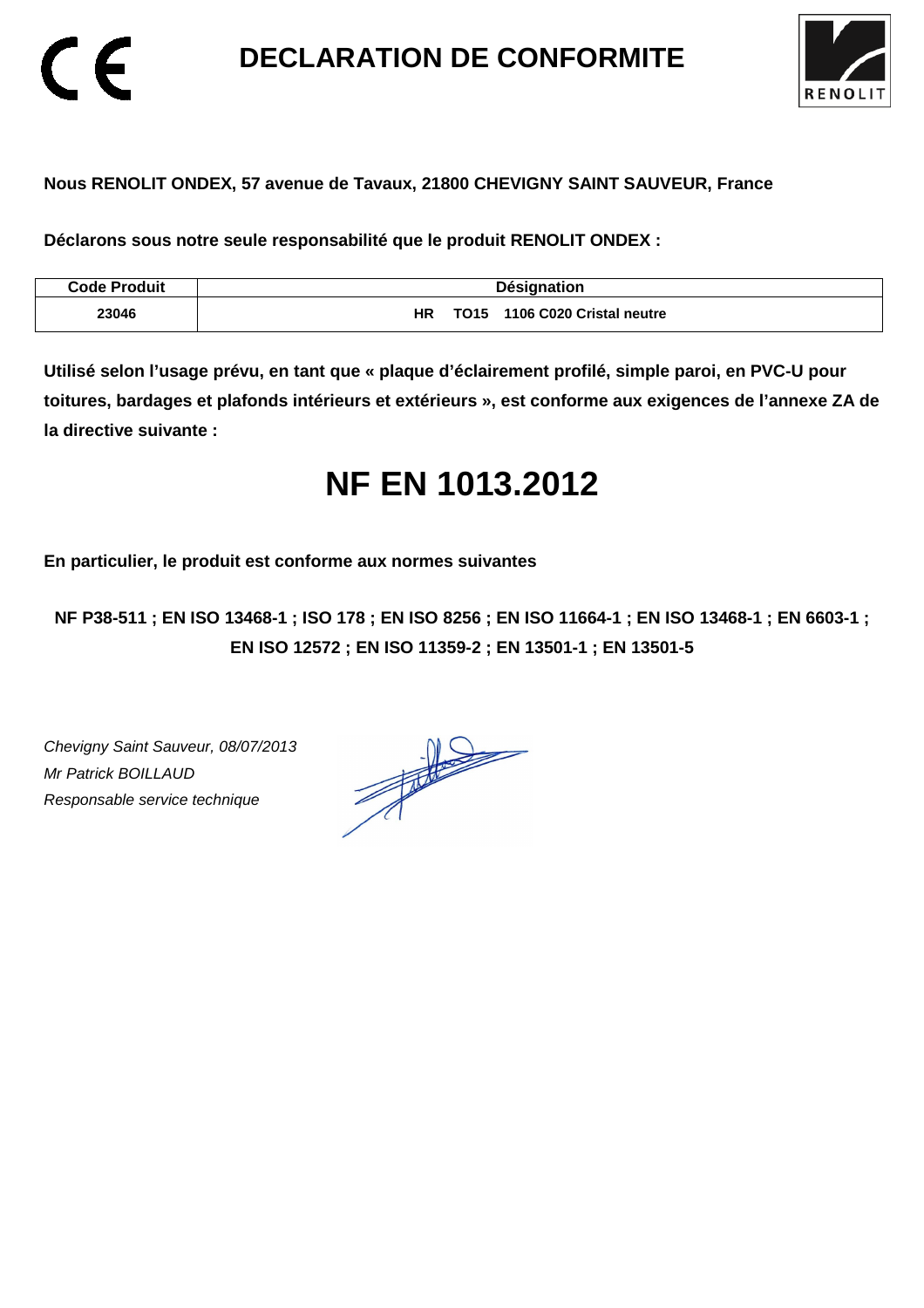

### -**1. CODE D'IDENTIFICATION UNIQUE DU PRODUIT : 23046**

## **2. DESIGNATION DU PRODUIT : HR TO15 1106 C020 Cristal neutre**

| <b>Couleur</b>                  | Pas d'ondulation<br>et profondeur | Largeur utile | <b>Epaisseur nominale</b>                                                                                             | Type de matériau         | <b>Masse nominale</b> |
|---------------------------------|-----------------------------------|---------------|-----------------------------------------------------------------------------------------------------------------------|--------------------------|-----------------------|
| <b>Cristal neutre</b>           | TO 15 76/18                       | 988 mm        | $1.10 \text{ mm}$                                                                                                     | <b>PVC NP Bi-orienté</b> | 1.75 kg/ $m^2$        |
| <b>USAGE PREVU DU PRODUIT :</b> |                                   |               | Plaque d'éclairement profilée, simple paroi, en PVC-U pour<br>toitures, bardages et plafonds intérieurs et extérieurs |                          |                       |

- **4. FABRICANT ET COORDONNEES : RENOLIT ONDEX 57 Avenue de Tavaux 21800 Chevigny-Saint-Sauveur France - Tel : +33 (0) 3 80 46 80 01**
- **5. MANDATAIRE DU FABRICANT :** Non concerné
- **6. SYSTEME D'EVALUATION ET DE VERIFICATION DE LA CONSTANTE DES PERFORMANCES DU PRODUIT :** Système 3
- **7. PRODUIT COUVERT PAR UNE NORME HAMRONISEE :** EN 1013 : 2012
- **8. EVALUATION TECHNIQUE EUROPEENNE :** Non concerné
- **9. PERFORMANCES DECLAREES selon les Spécifications Techniques Harmonisées EN 1013 :**

| Caractéristiques essentielles                                                                      | <b>Performances</b>                      |
|----------------------------------------------------------------------------------------------------|------------------------------------------|
| Tolérance Dimensionnelle                                                                           | Conforme                                 |
| Perméabilité à l'eau/à l'air                                                                       | Conforme                                 |
| Facteur de transmission lumineuse (NF P38-511)                                                     | 80%                                      |
| Résistance Mécanique / fléchissement de la plaque                                                  | <b>PND</b>                               |
| Résistance en flexion (ISO 178)                                                                    | 97 MPA                                   |
| Module d'élasticité en flexion (ISO 178) E                                                         | 3900 MPA                                 |
| Coefficient de rigidité E.t <sup>3</sup>                                                           | 6.7 N.m                                  |
| Résistance au choc traction (EN ISO 8256)                                                          | 1200 $kJ/m2$                             |
| Variation de l'indice de jaunissement après vieillissement artificiel(EN ISO 11664-1)              | 5(40)                                    |
| Variation du facteur de transmission lumineuse après vieillissement artificiel<br>(EN ISO 13468-1) | 10% (A0)                                 |
| Variation de la résistance en flexion/traction après vieillissement artificiel<br>(EN ISO 8256)    | ≤10% (A0)                                |
| Résistance choc d'un corps dur de faibles dimensions (EN 6603-1)                                   | Conforme                                 |
| Résistance choc d'un corps mou grandes dimensions (XP 38-506-1999) Test 1200J                      | <b>PND</b>                               |
| Perméabilité à la vapeur d'eau (EN ISO 12572)                                                      | $0.8 \times 10^{-5}$ mg/(m-h-Pa)         |
| Dilatation thermique linéique (EN ISO 11359-2)                                                     | 67 x 10 <sup>-6</sup> (K <sup>-1</sup> ) |
| Réaction feu (EN 13501-1)                                                                          | <b>B</b> s1 d0                           |
| Performance feu extérieur (EN 13501-5)                                                             | Ftoit (non testé)                        |
| Emission de substances dangereuses                                                                 | <b>PND</b>                               |
| Résistance aux fixations                                                                           | Avis Technique 5/09-2031                 |

**10. Les performances du produit identifié aux points 1 et 2 sont conformes aux performances déclarées indiquées au point 9. La présente déclaration des performances est établie pour la seule responsabilité du fabricant identifié au point 4.** 

Signé pour le fabricant et en son nom par Patrick BOILLAUD – Responsable Service Technique<br>Chevigny-Saint-Sauveur, le 08 Juillet 2013<br> **Chevigny-Saint-Sauveur, le 08 Juillet 2013 Chevigny-Saint-Sauveur, le 08 Juillet 2013**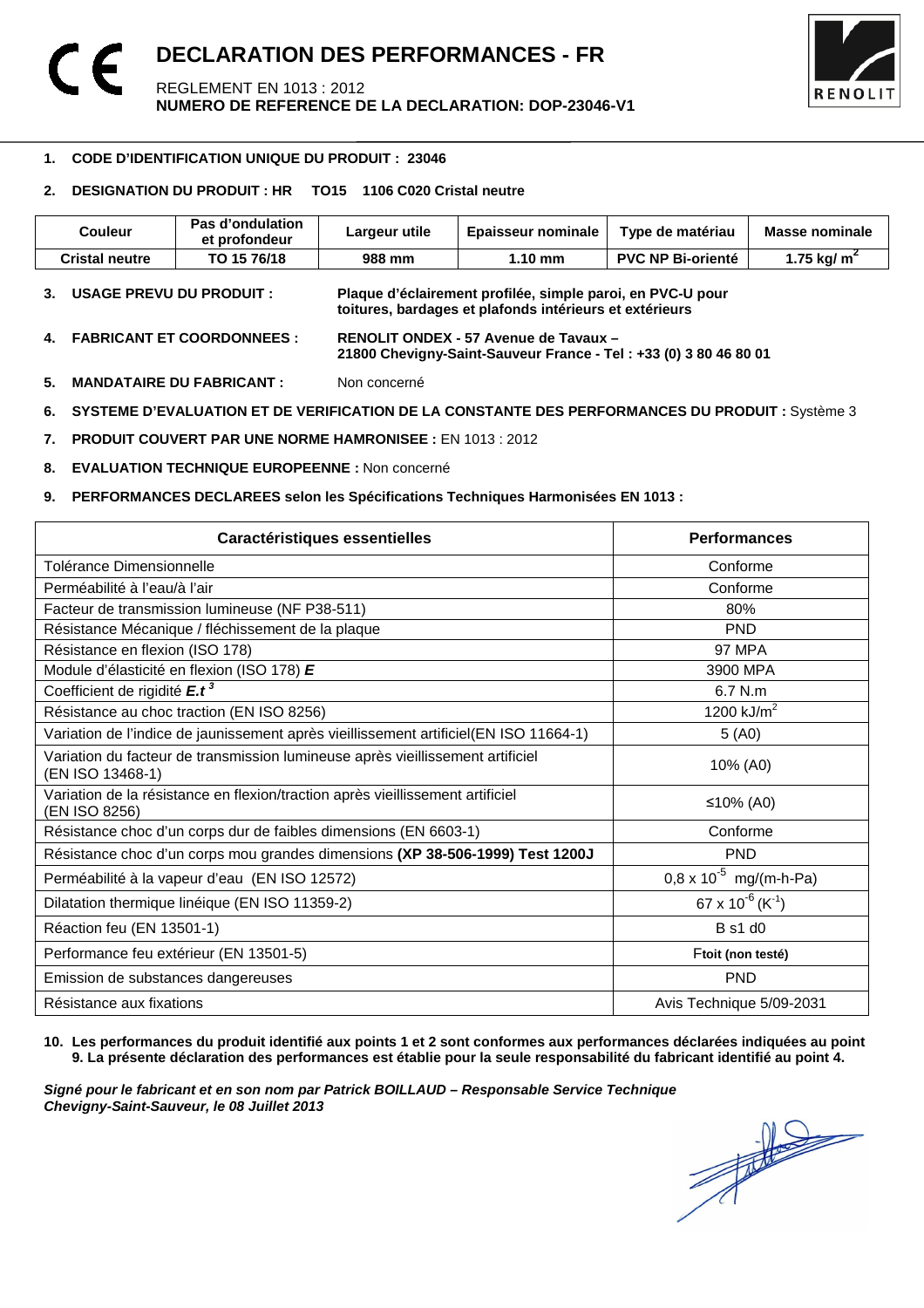## **KONFORMITATSERKLARUNG**



## **Wir RENOLIT ONDEX, 57 avenue de Tavaux, 21800 CHEVIGNY SAINT SAUVEUR, France**

**Erklären unter unserer alleinigen Verantwortung, dass das mit dem RENOLIT ONDEX Produkt:** 

| <b>Produktnummer</b> | <b>Benzeichnung</b>                 |  |  |
|----------------------|-------------------------------------|--|--|
| 23046                | TO15 1106 C020 Cristal neutre<br>ΗR |  |  |

**den grundlegenden Anforderungen der folgenden Richtlinien entspricht, wenn es nach den Anweisungen des Herstellers bestimmungsgemäss verwendet wird: "Lichtdurchlässige, einschalige, profilierte Platten aus PVC-U für Innen- und Außenanwendungen an Dächern, Wänden und Decken" in Anhang ZA:** 

# **NF EN 1013.2012**

**Insbesondere entspricht es den folgenden Normen** 

**NF P38-511 ; EN ISO 13468-1 ; ISO 178 ; EN ISO 8256 ; EN ISO 11664-1 ; EN ISO 13468-1 ; EN 6603-1 ; EN ISO 12572 ; EN ISO 11359-2 ; EN 13501-1 ; EN 13501-5**

Chevigny Saint Sauveur, 08/07/2013 Mr Patrick BOILLAUD Leiter der technischen Abteilung

 $\epsilon$ 

 $\frac{1}{\sqrt{1-\frac{1}{2}}}\left( \frac{1}{\sqrt{1-\frac{1}{2}}}\right)$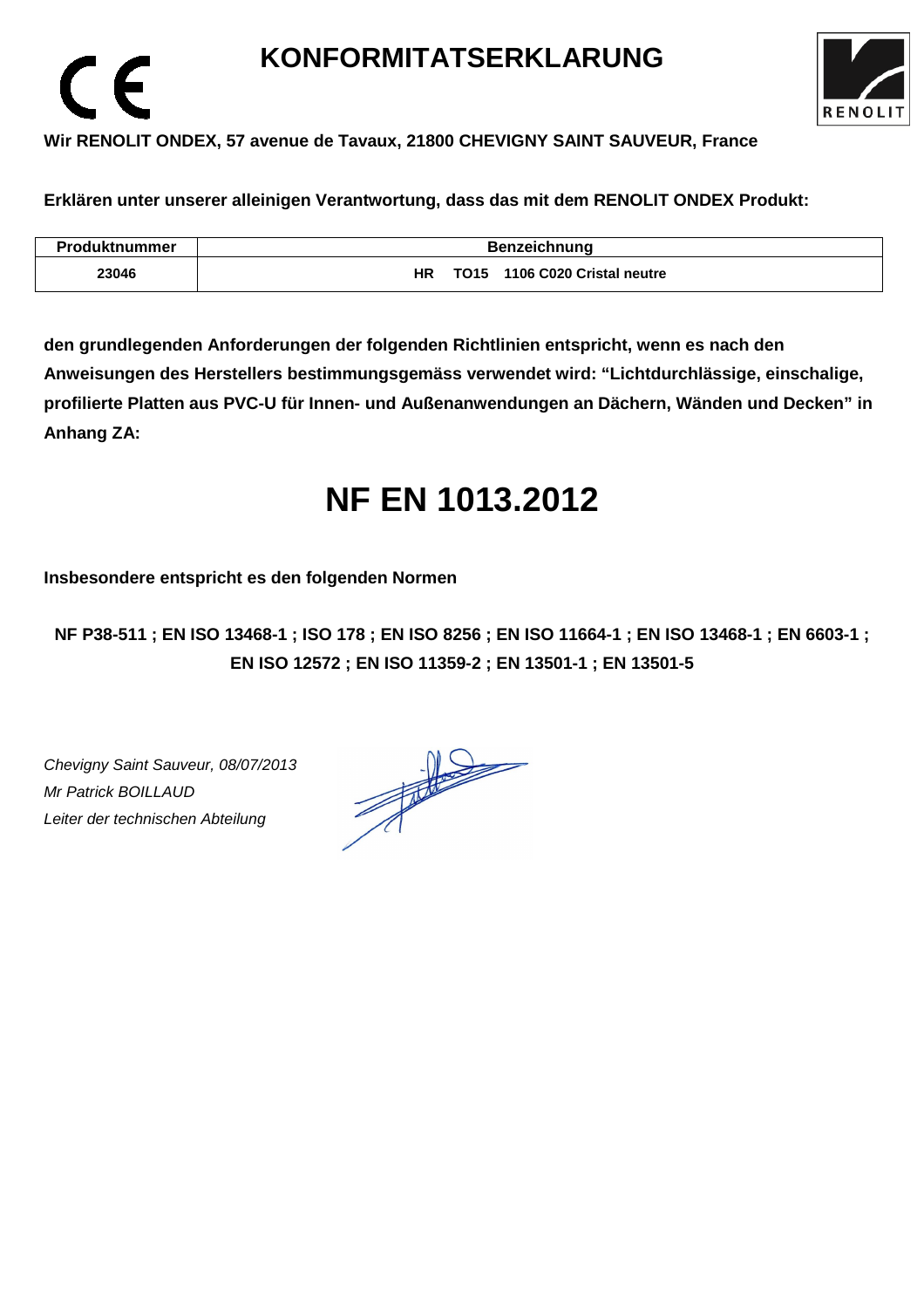## **LEISTUNGSERKLÄRUNG - DE**  NORM EN 1013 : 2012 **REFERENZNUMMER DER EKLÄRUNG: DOP-23046-V1**



## **1. EINZIGER IDENTIFIKATIONSCODE DES PRODUKTES: 23046**

## **2. PRODUKTBEZEICHNUNG: HR TO15 1106 C020 Cristal neutre**

| Farbe    | Rippenbreite der Wellung<br>und Profilhöhe | <b>Baubreite</b> | Dicke (mm)        | Materialtyp                                       | Nenn-<br><b>Flächengewicht</b> |
|----------|--------------------------------------------|------------------|-------------------|---------------------------------------------------|--------------------------------|
| alashell | TO 15 76/18                                | 988 mm           | $1.10 \text{ mm}$ | biaxial gerecktes<br>Hart-PVC ohne<br>Weichmacher | 1.75 kg/ $m2$                  |

**3. VORGESEHENE VEWENDUNGSZWECKE: Lichtdurchlässige, einschalige, profilierte Platten aus PVC-U**  für Innen- und Außenanwendungen an Dächern, Wänden und Decken

**4. HERSTELLER UND ANSCHFRIFT: RENOLIT ONDEX - 57 Avenue de Tavaux - 21800 Chevigny-Saint-Sauveur Frankreich - Tel : +33 3 80 46 80 01** 

- **5. BEVOLLMÄCHTIGTER DES HERSTELLERS:** Nicht zutreffend
- **6. SYSTEM ZUR BEWERTUNG UND ÜBERPRÜFUNG DER LEISTUNGSBESTÄNDIGKEIT:** System 3
- **7. FÜR DIESES PRODUKT GILT DIE HARMONISIERTE NORM:** EN 1013 : 2012
- **8. EUROPÄISCHE TECHNISCHE BEWERTUNG:** Nicht zutreffend
- **9. ERKLÄRTE LEISTUNGEN gemäß harmonisierten technischen Spezifikation EN 1013:**

| <b>Wesentliche Eigenschaften</b>                                                                    | Leistungen                               |  |
|-----------------------------------------------------------------------------------------------------|------------------------------------------|--|
| Maßtoleranzen                                                                                       | <b>Bestanden</b>                         |  |
| Wasser-/Luftdurchlässigkeit                                                                         | <b>Bestanden</b>                         |  |
| Lichttransmissionsgrad (NF P38-511)                                                                 | 80%                                      |  |
| Biege-/Zugfestigkeit (EN ISO 178)                                                                   | <b>PND</b>                               |  |
| Biegespannung (ISO 178)                                                                             | <b>97 MPA</b>                            |  |
| Biege-Elastizitätsmodul (ISO 178) E                                                                 | 3900 MPA                                 |  |
| Steifheitsfaktor E.t <sup>3</sup>                                                                   | 6.7 N.m                                  |  |
| Zug- Schlagfestigkeit (EN ISO 8256)                                                                 | 1200 $kJ/m2$                             |  |
| Änderung des Gelbwertes nach der künstlichen Alterung (EN ISO 11664-1 ou<br>EN ISO 11664-2)         | 5(40)                                    |  |
| Änderung des Lichttransmissionsgrades nach der künstlichen Alterung, (EN<br>ISO 13468-1 ou 13468-2) | 10% (A0)                                 |  |
| Änderung der Biege-/Zugfestigkeit nach der künstlichen Alterung, (EN ISO 178)                       | ≤10% (A0)                                |  |
| Schlagbeanspruchung durch kleinen, harten Körper (EN 6603-1)                                        | <b>Bestanden</b>                         |  |
| Schlagbeanspruchung durch großen, weichen Körper                                                    | <b>PND</b>                               |  |
| Wasserdampfdurchlässigkeit (EN ISO 12572)                                                           | $0.8 \times 10^{-5}$ mg/(m-h-Pa)         |  |
| Lineare thermische Ausdehnung (EN ISO 11359-2)                                                      | 67 x 10 <sup>-6</sup> (K <sup>-1</sup> ) |  |
| Klasse des Brandverhaltens (EN 13501-1)                                                             | <b>B</b> s1 d0                           |  |
| Klasse des Brandverhaltens von außen (EN 13501-5)                                                   | F Dach (nicht getestet)                  |  |
| Freisetzung gefährlicher Stoffe                                                                     | <b>PND</b>                               |  |
| Beständigkeit gegenüber Befestigungen                                                               | Zulassung Z 14.4. 1-4                    |  |

### **10. Die Leistungen des Produktes gemäß den Nummern 1 und 2 entspricht den erklärten Leistungen nach Nummer 9. Verantwortlich für die Erstellung der Leistungserklärung ist allein der Hersteller gemäß Nummer 4.**

**Unterzeichnet für den Hersteller und im Namen des Herstellers durch Patrick BOILLAUD – Leiter der technischen Abteilung Chevigny-Saint-Sauveur, den 08. Juli 2013**

 $\frac{1}{\sqrt{2}}$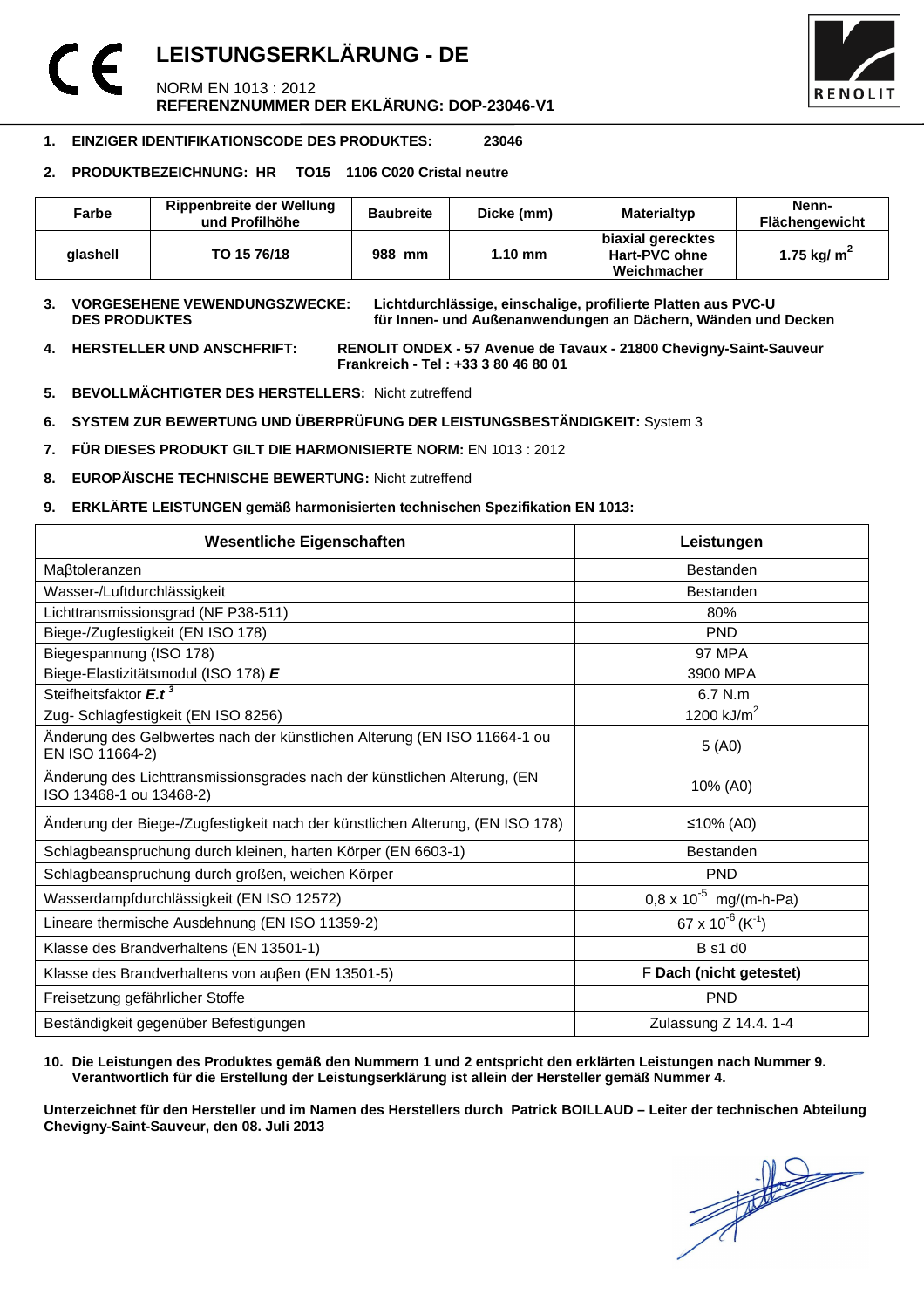## **DECLARATION OF CONFORMITY**



## **We RENOLIT ONDEX, 57 avenue de Tavaux, 21800 CHEVIGNY SAINT SAUVEUR, France**

**Declare under our sole responsability that the RENOLIT ONDEX product:** 

| <b>Product Code</b> | <b>Designation</b>                         |
|---------------------|--------------------------------------------|
| 23046               | TO15 1106 C020 Cristal neutre<br><b>HR</b> |

**When used according to its instruction as, "light transmitting single skin profiled PVC-U sheet for internal and external roofs, walls and ceilings", complies with the essential requirements of the following directive in ZA Annex:** 

# **NF EN 1013.2012**

**In particular it complies with the following standards** 

**NF P38-511 ; EN ISO 13468-1 ; ISO 178 ; EN ISO 8256 ; EN ISO 11664-1 ; EN ISO 13468-1 ; EN 6603-1 ; EN ISO 12572 ; EN ISO 11359-2 ; EN 13501-1 ; EN 13501-5**

Chevigny Saint Sauveur, 08/07/2013 Mr Patrick BOILLAUD Technical services manager

CE

 $\frac{1}{\sqrt{2}}$